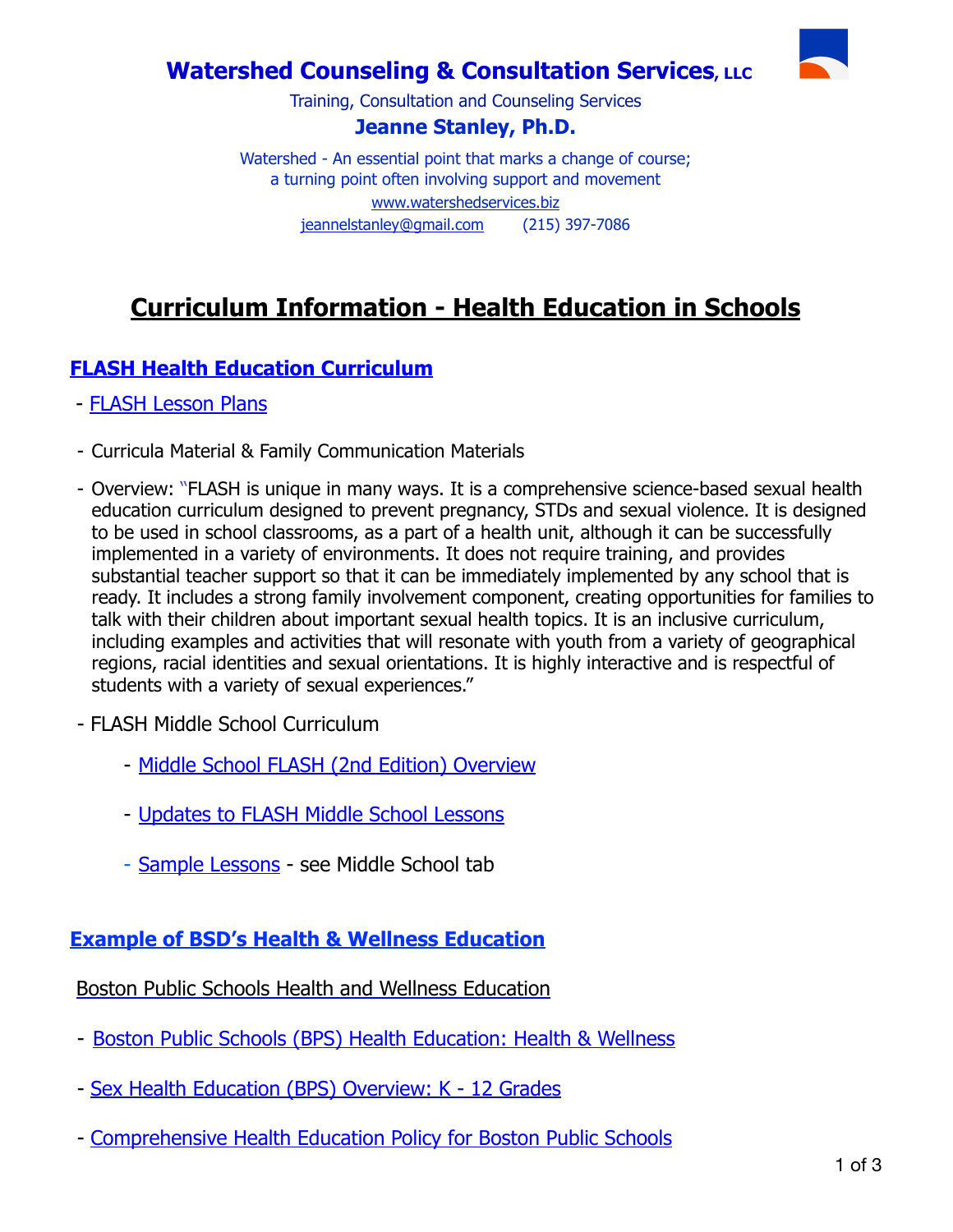### **[3RS \(Rights, Respect, Responsibility\)](https://3rs.org/3rs-curriculum/) - Advocates for Youth**

 - Curriculum and lesson plans for K-12th grades, teacher's guide, resources for educators across all grade levels and family homework activities

# **Additional Information - Health Education in Schools**

**[Sex Education Rights by State](https://sexetc.org/states/alaska)**

**[General Requirements for Sex & HIV Education by State \(Chart\)](https://www.guttmacher.org/state-policy/explore/sex-and-hiv-education)**

# **SCI Inclusivity / Equity Information for Puberty & Health Education**

**[Gender-Inclusive Puberty Education](https://www.genderspectrum.org/blog/gender-inclusive-puberty-and-health-education/) - Gender Spectrum**

- Principles for Gender-Inclusive Puberty & Health Education from Gender Spectrum
- "PHE that reflects the gender diversity of all young people and meet the needs of students frequently neglected by PHE programs" such as gender expansive and transgender students

[Principles for Gender-Inclusive Puberty and Health Education - Executive](https://gender-spectrum.cdn.prismic.io/gender-spectrum/9ab3b6f1-314f-4e09-89d8-d5d8adc6511a_genderspectrum_2019_report_web_final.pdf)  **[Summary](https://gender-spectrum.cdn.prismic.io/gender-spectrum/9ab3b6f1-314f-4e09-89d8-d5d8adc6511a_genderspectrum_2019_report_web_final.pdf)** 

[Principles for Gender-Inclusive Puberty and Health Education - Full Document](https://www.genderspectrum.org/staging/wp-content/uploads/2019/02/GenderSpectrum_2019_report_WEB_final.pdf)

#### **[Full Spectrum-Educators' Guide to Implementing LGBTQ+ Inclusive Sex](http://contentmanager.med.uvm.edu/docs/edu-full-spectrum-educators-guide-to-implementing-lgbtq_-inclusive-sex-ed_(1)/vchip-documents/edu-full-spectrum-educators-guide-to-implementing-lgbtq_-inclusive-sex-ed_(1).pdf?sfvrsn=2)  [Education \(Vermont Agency of Education\)](http://contentmanager.med.uvm.edu/docs/edu-full-spectrum-educators-guide-to-implementing-lgbtq_-inclusive-sex-ed_(1)/vchip-documents/edu-full-spectrum-educators-guide-to-implementing-lgbtq_-inclusive-sex-ed_(1).pdf?sfvrsn=2)**

 - Includes a list of Exclusionary Practice Indicators and a list of Inclusive Practice Indicators designed to help identify strengths and growth areas for health education that is LGBTQ+ inclusive in content and language**[\\*\\*\\*](http://contentmanager.med.uvm.edu/docs/edu-full-spectrum-educators-guide-to-implementing-lgbtq_-inclusive-sex-ed_(1)/vchip-documents/edu-full-spectrum-educators-guide-to-implementing-lgbtq_-inclusive-sex-ed_(1).pdf?sfvrsn=2)**

[Sexual Health Professional Development Resources](https://education.vermont.gov/sites/aoe/files/documents/edu-sexual-health-professional-development-resources.pdf)